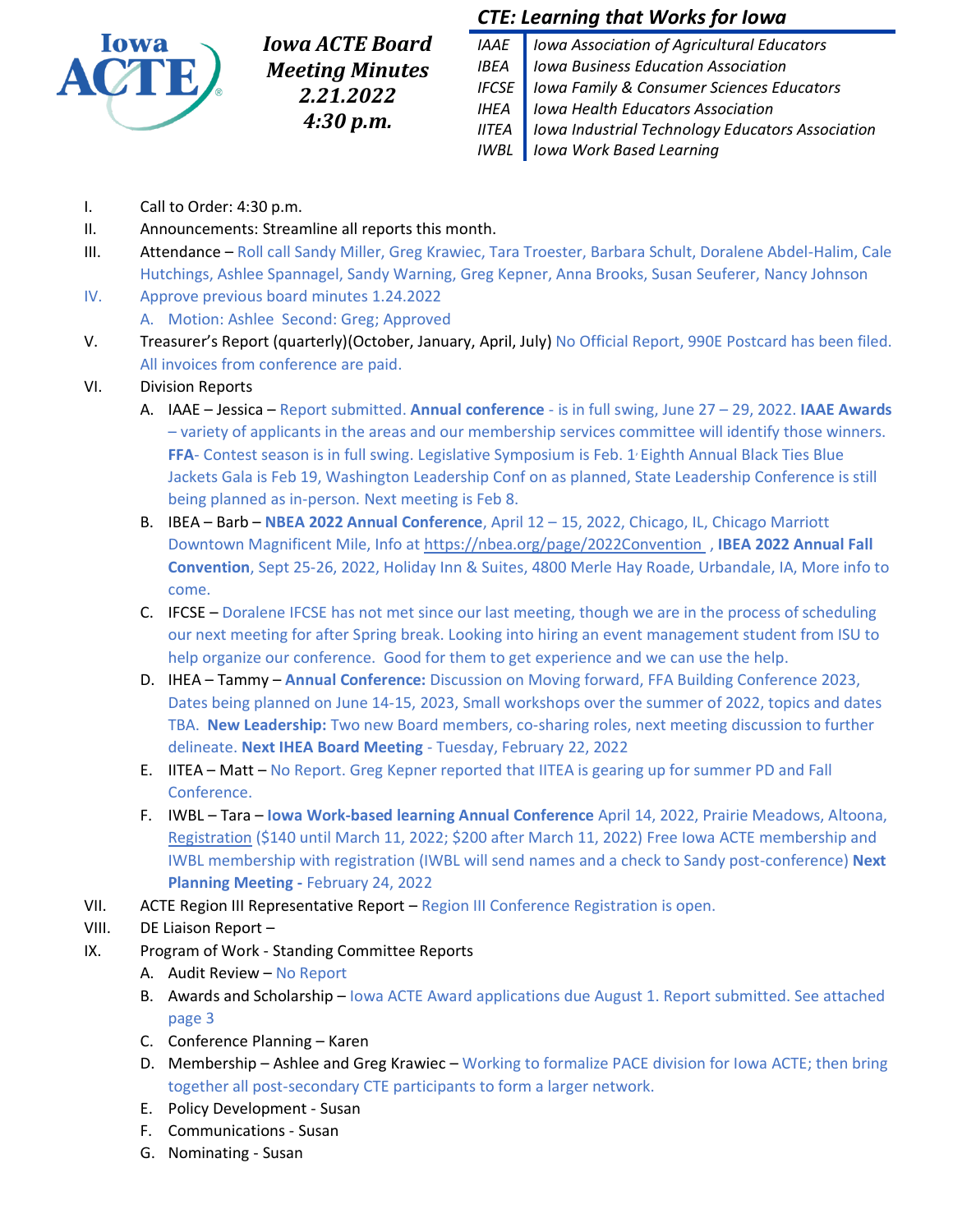- X. Ad Hoc Committee Reports
	- A. By-laws Greg

## XI. Ex-officio reports

- A. Executive Director and Membership Sandy M.
	- i. Major Notes: Region III Conference See attached page 4
		- 1. Exhibitor Registration \$200
		- 2. Working to get a revised contract with all emailed agreements to be included
		- 3. Web Page is up and running
		- 4. Working on detiled preparations of all components to the conference.

## XII. Unfinished Business

## A. [Region III Conference](https://www.acteonline.org/region-page/region-iii-workshops-and-conferences/) – Sandy

i. Embassy Suites, Des Moines, June 15 – 17, 2022, Plan to attend, request registration and lodging from your school or RPP, our board will help facilitate the 7 business and industry tours and be hosts to breakout sessions, call for proposals is open and due April 1.

### XIII. New Business

## A. NPS – Greg and Sandy

i. Capitol Hill is opening February 28<sup>th</sup>, an appointment is made with Senator Grassley, working on appointments with Senator Ernst and representatives. Sandy Miller is planning in-person hill visits for all Iowa NPS delegates.

We have money in the budget to send students however discussion included that student names were given to us by DE staff five days ago on the evening of Jan 16 and after Exec. Director contacted adviosrs of each, three of the four cannot attend, one because of another school trip and two because they do not have an adviser or parent who can serve as a chaperone. There is no time to try to get other CTSO students and chaperones and make all NPS plans and training to leave in less than four weeks. Also, the DE gave us notice on Feb.16 that they will no longer fulfill prior agreed responsibilities for training the students for NPS, effective this year. There is money budgeted for this Program of Work item and next year Iowa ACTE will be taking over all responsibilities associated with this event other than getting student CTSO names. Hopefully, those names will come to us in November or December of 2022 so that Iowa ACTE can proceed with NPS preparations in a timely manner.

1. Motion by Greg Kepner: I move to suspend financial support for CTSO students to attend NPS this year. Second: Susan; Approved

#### B. Unification

- i. Fact Sheet Has been made for each division. Each division is asked to deseminte this flyer to all members and potential members. The flyer includes: what, why, when, a sampling of ACTE benefits and an explanation of dues for each division.
- ii. This board is trying to establish an ad hoc committee to further rollout the Unification process. Volunteers are needed.

#### C. Executive Director Review Process

- i. Motion to open discussion regarding pay adjustment for the executive director: The hours are countless.
	- Suggestion to increase pay by \$2800 to \$10,000.
	- Motion to approve a salary increase to \$10,000.
	- 1. Motion by: Ashlee Second by: Barbara
- ii. Motion to approve a salary increase by 35% increase on the treasurer
	- 1. Tabled until next month by Ashlee

## D. Iowa ACTE Best Practices Conference

i. Sept. 20, 2022

#### XIV. Other

Adjourn Next Meetings: Feb. 21, March 28, April 18, May 16, June 20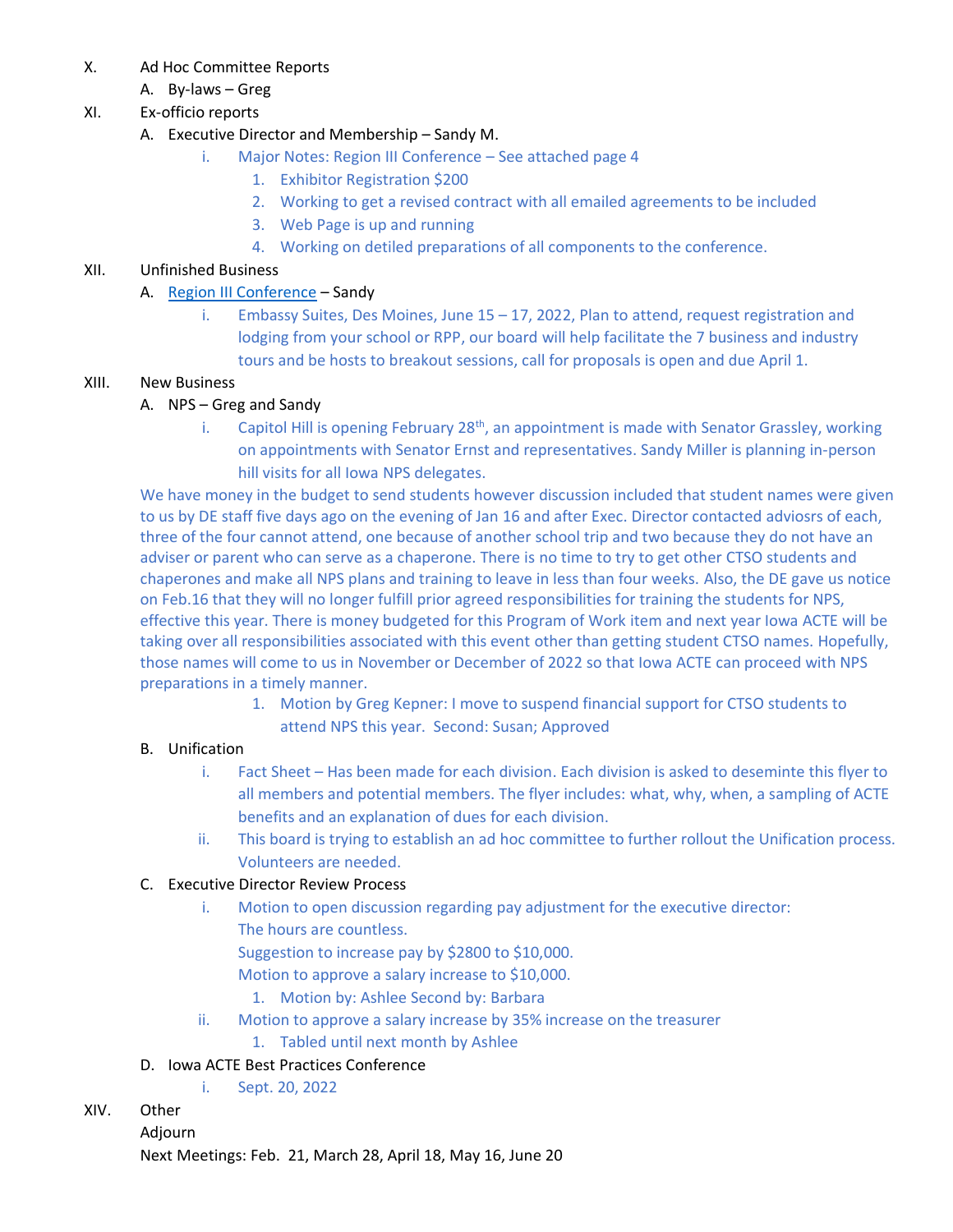#### Iowa Association for Career & Technical Education Awards Report February 21, 2022

Award information was communicated to the Business and Marketing Program Management Committee at the February 10, 2022, meeting.

What is the protocol for communicating with all Iowa Business Educators? Although encouraged, membership in Iowa ACTE and/or ACTE is not required to be an award nominator or nominee.

Award winners were sent emails regarding revisions to their applications. Revisions were due February 15. The award winners been forwarded to the next level of judging.

Megan Kmiotek, ACTE Director of Leadership & Awards sent an eblast to Iowa on February 1. The eblast is to garner more applicants. Another eblast can be sent in the spring/summer.

Follow up with divisions and confirm judges.

The addition of "View the Guidelines" to the Awards portal for each award will alleviate obstacles and questions by those applying and nominating!

To make a nomination, go to the Iowa Award's Portal or to the link below. <https://acte.secure-platform.com/a/organizations/IA/home> When logging in to the Award's Portal, a different login is needed than your ACTE login. To get login access, contact ACTE, Megan Kmiotek at [mkmiotek@acte.org.](mailto:mkmiotek@acte.org)

Iowa ACTE administers the ACTE Excellence Awards. State award winners in these categories are eligible to move forward for [Region](https://acte.secure-platform.com/a/organizations/01/home) I[I](https://acte.secure-platform.com/a/organizations/02/home)[I](https://acte.secure-platform.com/a/organizations/03/home) consideration. Learn more about the [Excellence](https://acte.secure-platform.com/a/page/awards/national/excellence_awards) Awards here, or begin a nomination by selecting one of the Excellence Awards below.

**ACTE [Teacher](https://acte.secure-platform.com/a/organizations/IA/solicitations/2573/home) of the Year ACTE [Administrator](https://acte.secure-platform.com/a/organizations/IA/solicitations/2567/home) of the Year ACTE [Postsecondary](https://acte.secure-platform.com/a/organizations/IA/solicitations/2571/home) Professional of the Year ACTE Counseling & Career [Development](https://acte.secure-platform.com/a/organizations/IA/solicitations/2568/home) Professional Award ACTE New [Teacher](https://acte.secure-platform.com/a/organizations/IA/solicitations/2570/home) of the Year ACTE Teacher [Educator](https://acte.secure-platform.com/a/organizations/IA/solicitations/2572/home) of the Year ACTE Carl Perkins [Community](https://acte.secure-platform.com/a/organizations/IA/solicitations/2574/home) Service Award ACTE Lifetime [Achievement](https://acte.secure-platform.com/a/organizations/IA/solicitations/2569/home) and Hall of Fame Award**

All Iowa ACTE Awards must be submitted by **August 1, 2022**. If you have questions about the Iowa ACTE Awards program, please contact [Sandra](mailto:sandymiller1414@gmail.com) Miller or Barb [Schult.](mailto:barbara.schult@linnmar.k12.ia.us) For more information and to view past winners, visit the Iowa ACTE Awards [webpage.](https://www.acteonline.org/iowa_awards/#.U3zHP_ldXgg)

In addition to the Member Awards, Iowa ACTE also accepts applications for the following state awards: 2022 Oran Beaty [Leadership](https://acte.secure-platform.com/a/organizations/IA/solicitations/2631/home) Award due August 1, 2022 2022 Dave Bunting CTE Teacher Prep [Application](https://acte.secure-platform.com/a/organizations/IA/solicitations/2632/home) due August 1, 2022

## **Executive Director Report:**

**Program of Work:**

#### **Member Value and Engagement**

Website updates:

.

- Numerous updates Region III conference
- CTE Learn Royalty \$44.70